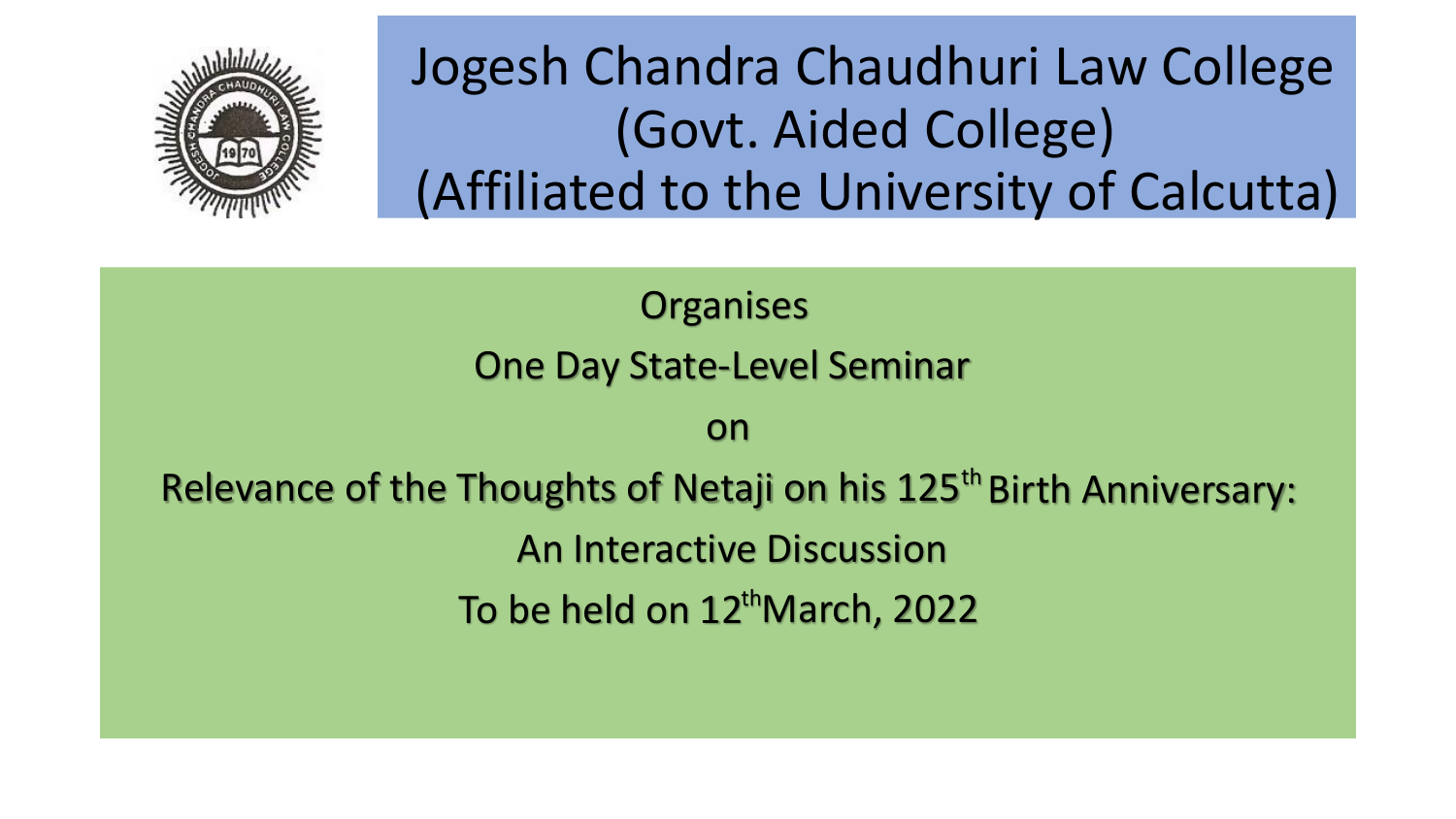### About the Seminar

situation.

Jogesh Chandra Chaudhuri Law College established in 1970 have since then taken much efforts to develop students into worthy citizens who believe in constitutional values and just social order. Netaji's 125<sup>th</sup>birth anniversary has provided the society with an apt opportunity to revisit his thoughts which is much necessary now as the world is trying to move on after being hit by the Covid-19 pandemic for last two years. The Jogesh Chandra Chaudhuri Law College has taken this very opportunity to organise this seminar to be enlightened by eminent personalities, academicians and students which the college believes would act like a forum to discuss the thoughts of our beloved Netaji to tackle and help the society to steer ahead from the pandemic created crisis.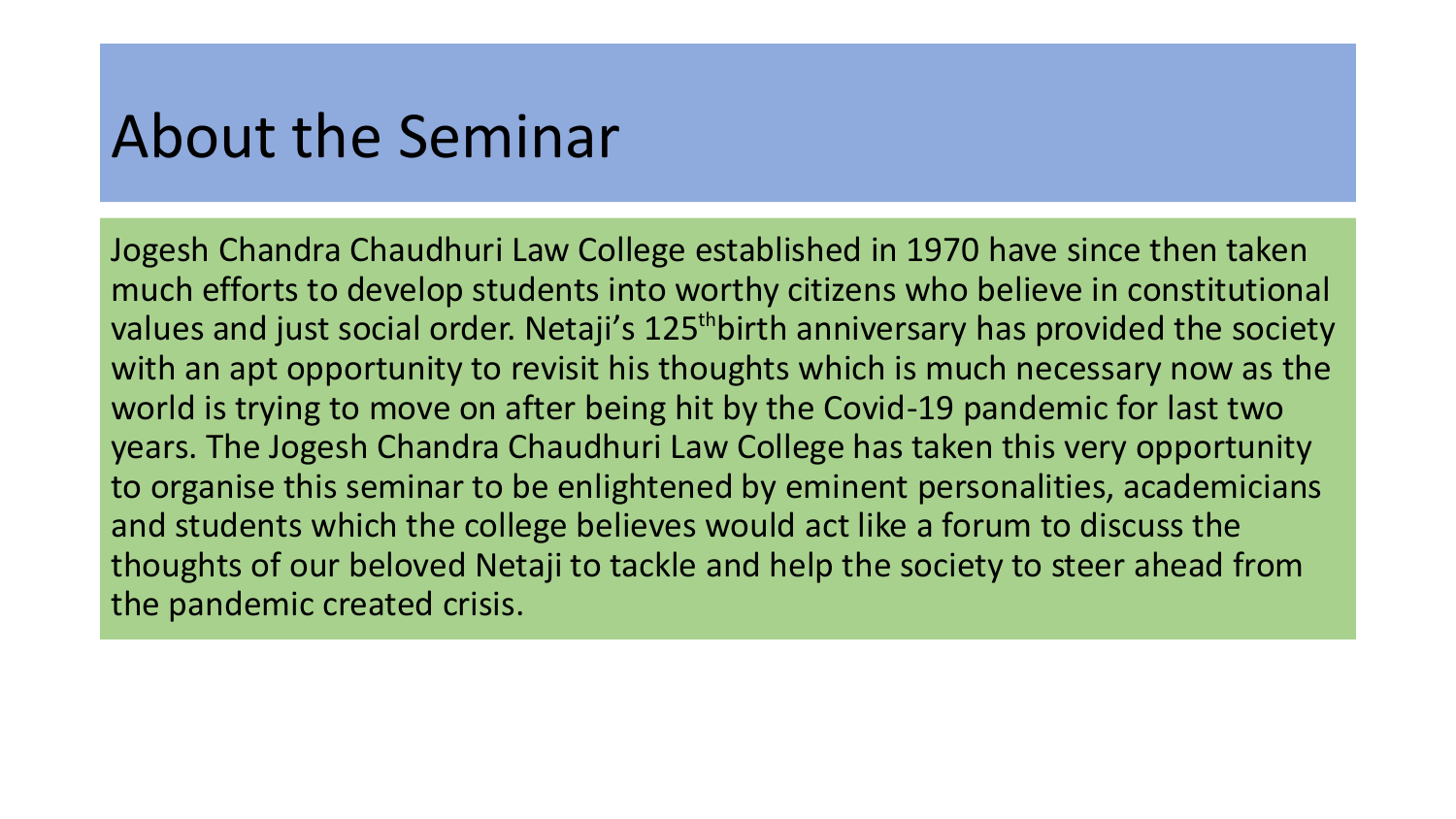### Concept Note

Netaji's thoughts had taken a form about India's independence understanding the difficult efforts taken by others and their failure to gain independence. He was a patriot who was never eager for personal power or social elevation. He was authoritative and supported by his followers, though he was not obsessed for praise or power but it was rather independence for his adored nation for which he was willing to suffer for any length of time and sacrifice anything, even his status in politics and his life. Being one of the top Indian politicians he had a design for the social and economic reconstruction of India once freedom came. His thoughts were not only limited to the attainment of freedom but also to build a strong India ensuring its rightful place in the world order and hence deliberated on plans for the future too. This is again high time to ponder on the thoughts of Netaji to free the nation from the crisis that has occurred due to the Covid-19 pandemic.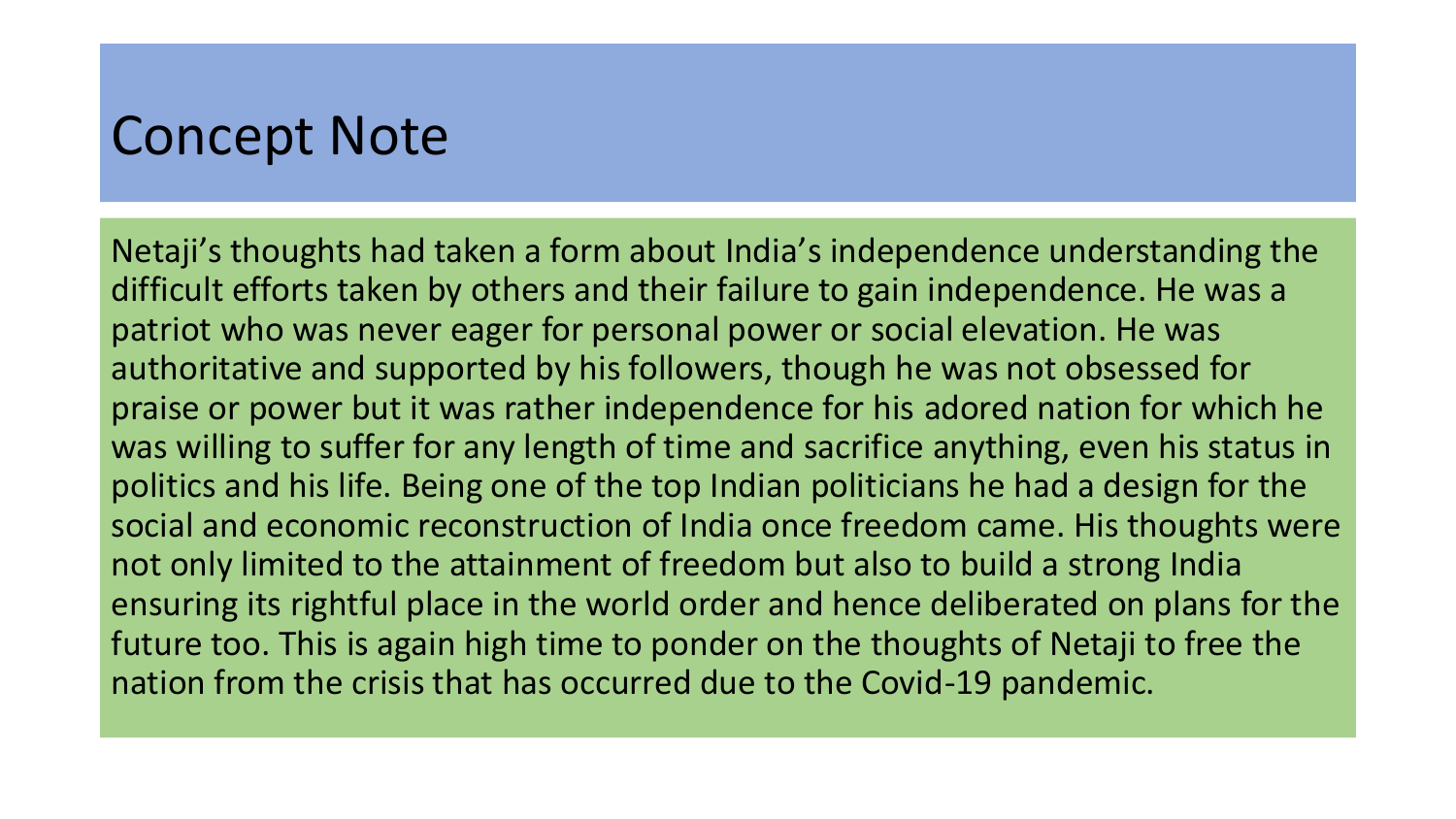# Sub-themes of Seminar

1. Netaji's Thoughts on Democracy.

- 2. Netaji's Thoughts on Secularism.
- 3. Netaji's Thoughts on Socialism.
- 4. Netaji's Thoughts on Women Empowerment.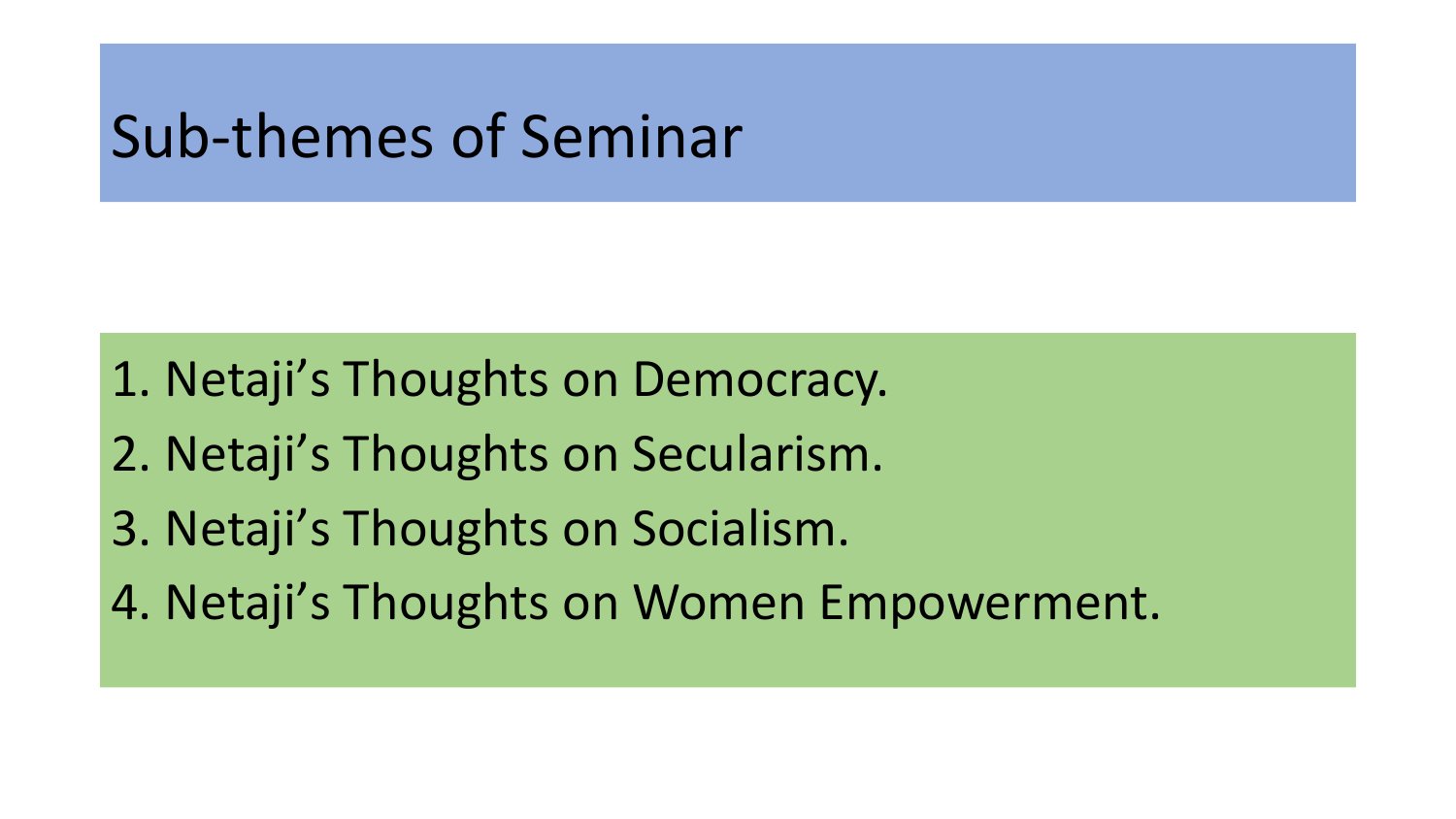### Call for Abstract

Submissions of abstract for paper presentation on above mentioned sub-themes should be done in original and should not have been published in any other publication or should not have been presented anywhere earlier. The abstract should be sent having 12 font size and should not contain more than 250 words. The abstract should be sent in .doc or .docx format. Faculty members of other colleges are invited for submission of abstract. Faculty members, scholars and students of Jogesh Chandra Chaudhuri Law College are also invited for submission of abstract.

The following information should be included in the abstract.

- 1) Title of Paper to be Presented
- 2) Name of Author
- 3) Designation and Affiliation of Author
- 4) Email id of the Corresponding Author
- 5) Keywords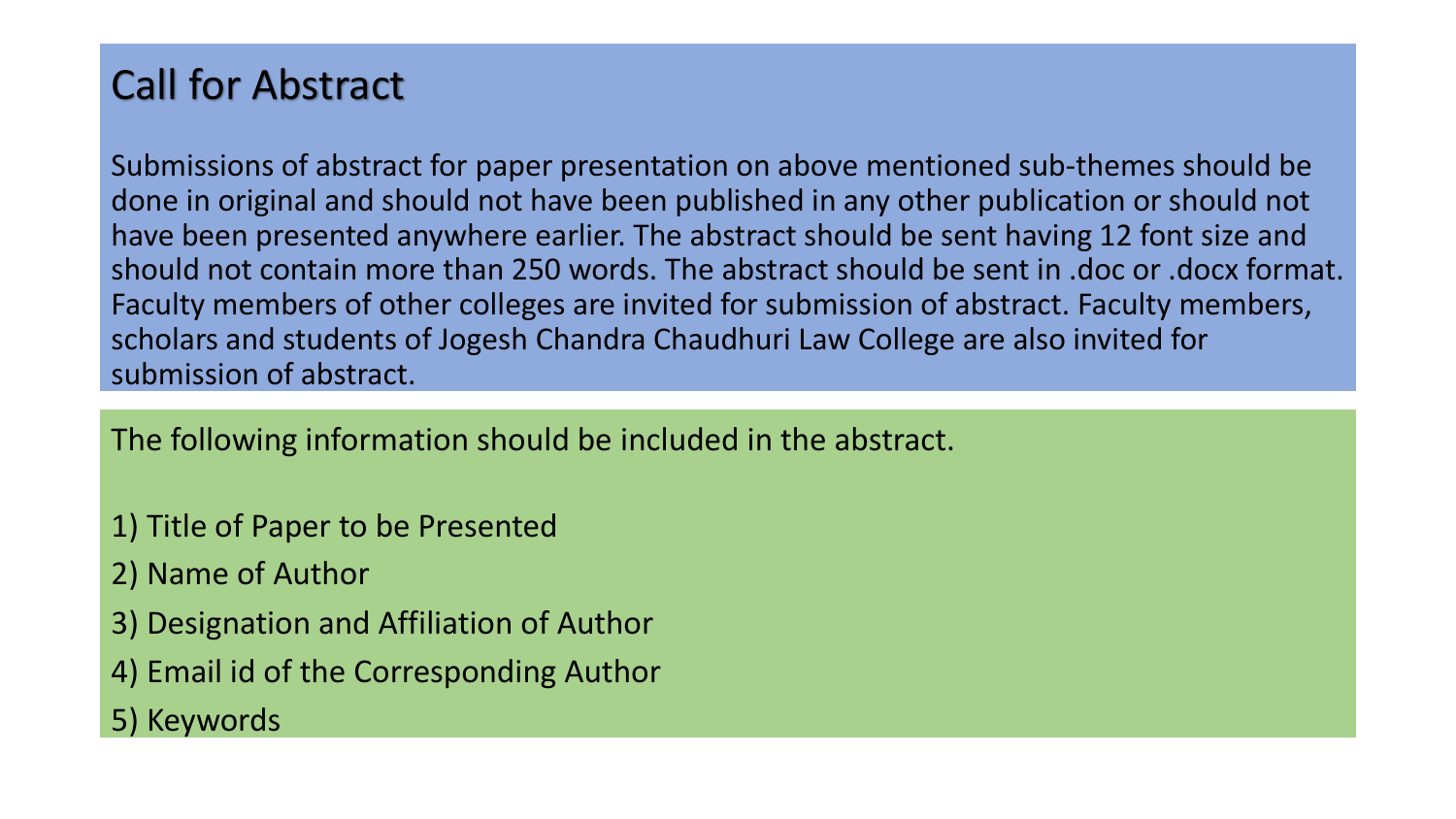# Presentation of Papers

Each speaker/presenter shall be given 8 minutes for presenting their paper. Important Dates in Context to Seminar

- 1. Last date for Submission of Abstract: 04.03.2022
- 2. Notification for Acceptance of Abstract: 07.03.2022
- 3. Last date for Online Registration: 09.03.2022 (No Registration Fee is required to be paid)

(Registration is mandatory. Registered candidates will have to give attendance on attendance sheet on the day of the Seminar. Participant/ Paper Presenter will receive certificate.)

#### 4. Scheduled date for the Seminar: 12.03.2022 Registration Link –

[https://docs.google.com/forms/d/e/1FAIpQLSdY1CEeSsJNCPfgIikorI\\_bFPntmbJ-M7jAxWNBGr4TtiW0LQ/viewform?usp=pp\\_url](https://docs.google.com/forms/d/e/1FAIpQLSdY1CEeSsJNCPfgIikorI_bFPntmbJ-M7jAxWNBGr4TtiW0LQ/viewform?usp=pp_url)

For sending abstract and other correspondence if any regarding the seminar please contact us at  $$ seminarjcclc@yahoo.com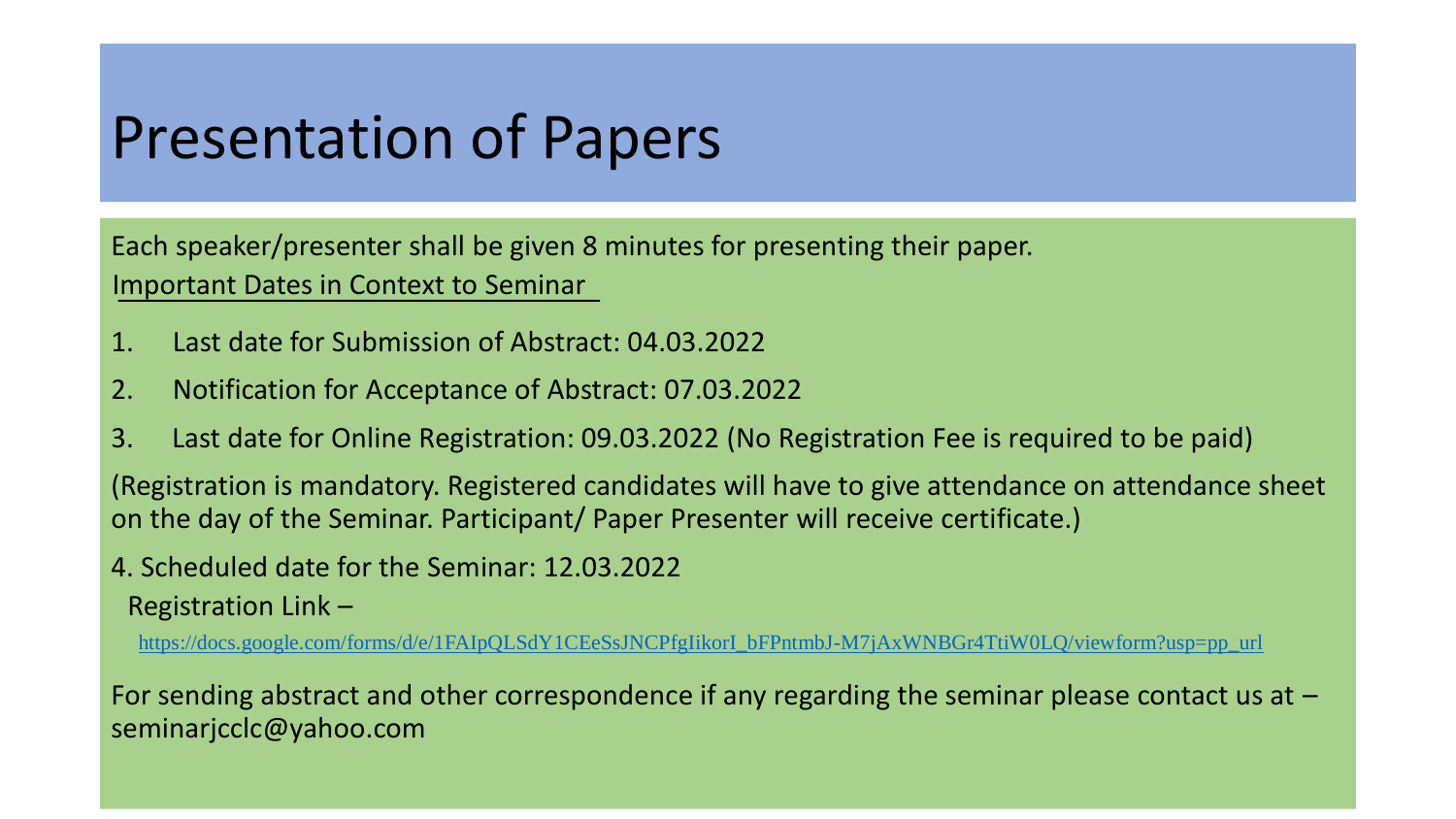### Programme Schedule (12/03/2022)

| 11:00 AM                               | Online Registered Candidates signing on attendance sheet.                                                                                                                                       |
|----------------------------------------|-------------------------------------------------------------------------------------------------------------------------------------------------------------------------------------------------|
| <b>INAUGURAL SESSION</b>               | <b>INAUGURAL SESSION</b>                                                                                                                                                                        |
| 12:00 Noon - 12:30 PM                  | Inauguration of the Programme by Chief Guest,<br>Shri Debashis Kumar, Hon'ble Member of the Legislative<br>Assembly, Mayor-In-Council, Kolkata Municipal Corporation.                           |
| $12:30$ PM $- 12:45$ PM                | Speech by Chief Guest,<br>Shri Debashis Kumar, Hon'ble Member of the Legislative<br>Assembly, Mayor-In-Council, Kolkata Municipal Corporation.                                                  |
| 12:45 PM $-$ 01:00 PM                  | Speech by Guest of Honour<br>Smt. Mala Roy, Hon'ble Member of the Parliament,<br>Chairperson Kolkata Municipal Corporation, President,<br>Governing Body, Jogesh Chandra Chaudhuri Law College. |
| $01:00$ PM $-01:15$ PM                 | Speech by Dr. Sunanda Goenka, Principal, Jogesh Chandra<br>Chaudhuri Law College.                                                                                                               |
| <b>Conclusion of Inaugural Session</b> | <b>Conclusion of Inaugural Session</b>                                                                                                                                                          |
| $01:15$ PM $-01:30$ PM                 | <b>Vote of Thanks</b>                                                                                                                                                                           |